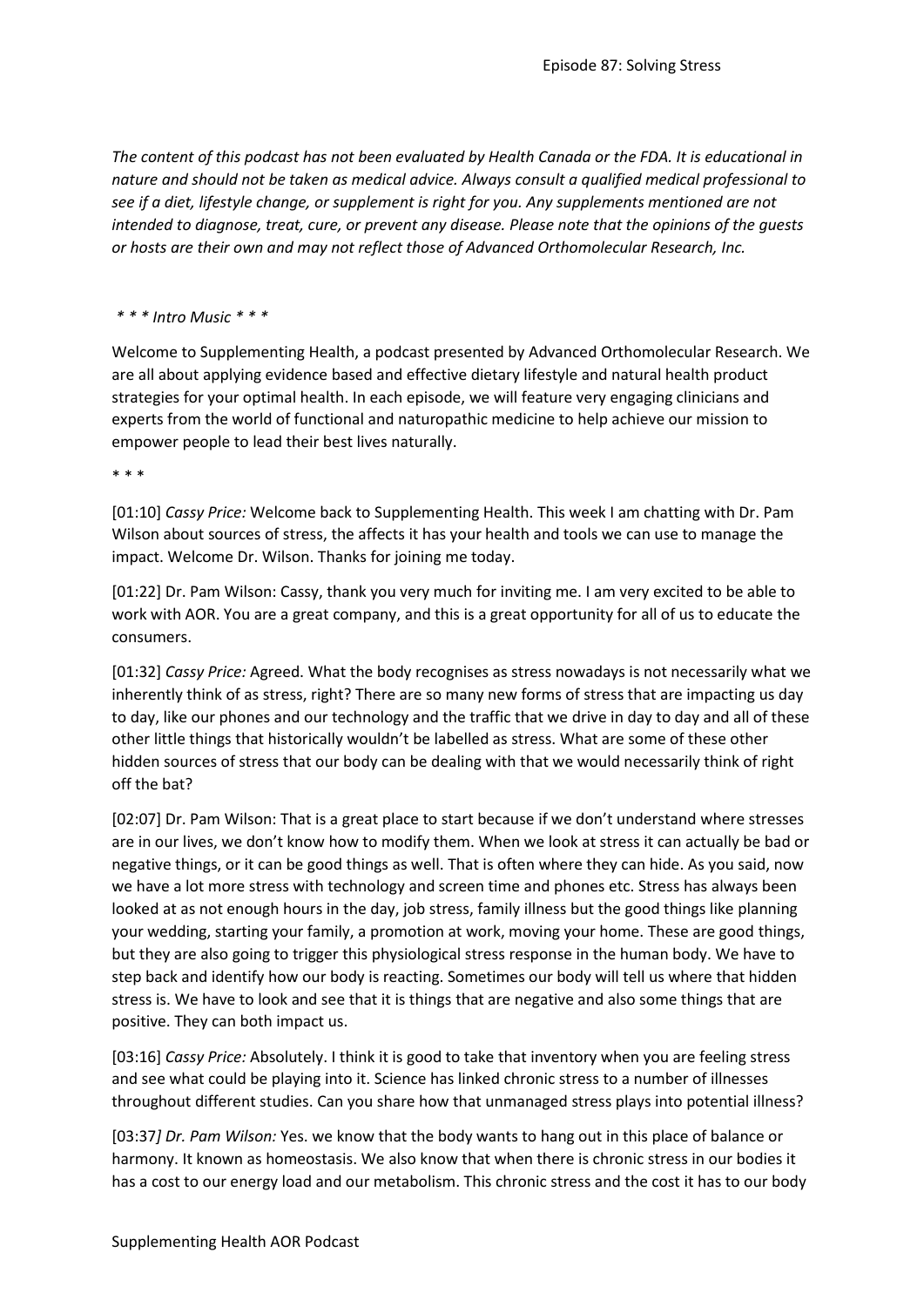and the depleting of our body, it is known as an allostatic load. We have to know that if we have constant ongoing stresses and this stress response is kicking in to manage them it is going to deplete our metabolic reserves. A really good example is that in the stress response, the fight or flight response environment, our body is going to release a lot of glucose from body tissues to give us the fuel that is going to be demanded for that fight or flight or that stress environment. When this goes on and on and our body then starts to decrease our insulin's sensitivity to the glucose so we can continue to get that fuel to our body for fight or flight. This is often one of the first places that we step into cardiometabolic syndrome. It might be more of a hypoglycaemia. People are feeling they have got a little brain fog, they are hangry if they haven't eaten in the last four or five hours. Absolutely, the ongoing stress if it is unmanaged, we know that physiologically it leads to change in the body and chronic illness.

[05:19] *Cassy Price:* I know on your website you talk about your three pillars of resilience which are eating well, moving well and thinking well. Does stress management tie into all three of those pillars or are there specific pillars that focus more on that stress management piece compared to others?

[05:38] *Dr. Pam Wilson:* It really is all three and it depends on the individual walking into my office and where I might put a higher priority. As a general rule, if we are not eating well, if we are not supplying our tissues with nutrition so they can't continue to deal with the stresses of life and if we are eating the wrong foods, we are going to start creating inflammation in our body and in our tissues and that effects our body's ability to handle to stress response. Movement, it is just so critical. We know that exercise when done at appropriate levels, it can help our body manage and deal with stress. I'll have patients come into me that are training for ultramarathons or iron man triathlons and if somebody pushes too hard based on all of the other stresses in their life, we can see that too much movement will also be too much of a stressor. Proper movement and proper exercise is something that I always think we have to pay attention to. Our thoughts, our thoughts actually affect the cellular chemistry in our bodies. We always have to think about what we are thinking about because if we don't, we can have this stress be unmanaged and unresolved and ongoing. As we just said it leads to chronic illness. It really is all three areas.

[07:09] *Cassy Price:* Does it become more difficult to undo the effects of stress the longer that we are poorly managing it or the longer that we are exposed to excessive stress levels?

[07:21] *Dr. Pam Wilson:* I believe yes. I see in my practice that it depends on the mindset of the individual, where they are in not just the quantity and how much of this stress load you are getting but what their coping strategies are. If somebody comes into my office or we have somebody who has stress management protocols, they meditate, they do exercise, we usually can help them get to a place of health a lot faster. I think that there are so many people that have lost hope and have that attitude of "my life is so busy, I don't feel well, I have illness, I just don't see a way out of this." If their mental approach is at that level then it is going to be harder to help them manage the stress so it is not necessarily the duration of the stress I think it is also the individuals ability to handle recognise and cope with the stress. It is kind of a whole package not just necessarily time.

[08:36] *Cassy Price:* You were talking about the mental piece of it or the cognitive piece, you talk about identity narratives, can you elaborate on those and speak to the ways that your self-talk contributes to stress?

[08:53] *Dr. Pam Wilson:* Yes, that is kind of moving on from the last topic we discussed. Identity narratives is basically this concept of us reconstructing our past based on our perception of it and our perceived present how we are interacting and feeling about now and then it is like how are we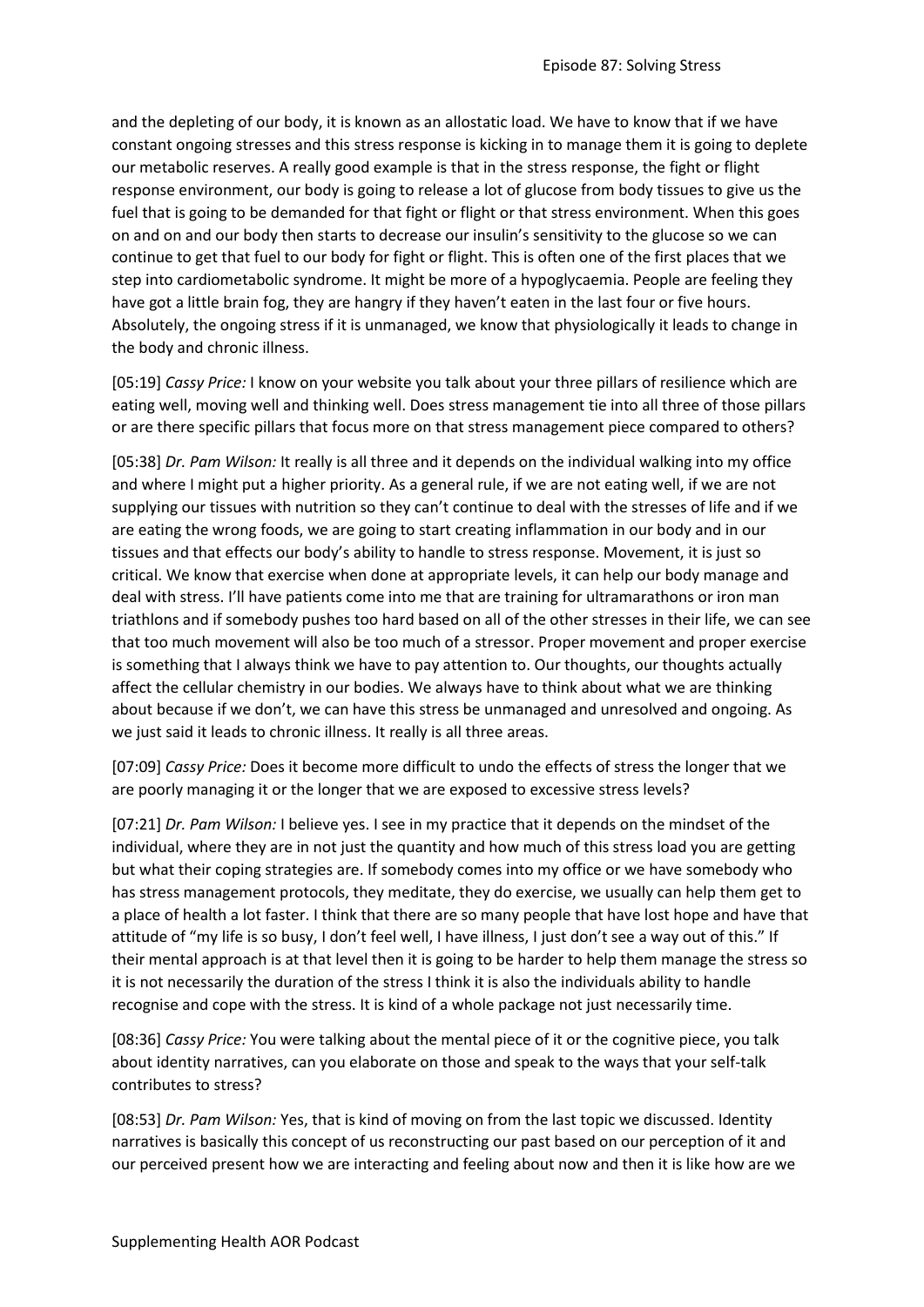imagining how our future might look like. If someone has self-talk that is very negative, "I never can get it right. I never can lose weight. I am always sick. I am always in pain. I don't have any strategies to deal with all that is going on." That person is going to perceive right now that there is no hope for their imagined future. I want to make sure that I am going to step back and say, "what is your selftalk?" I will encourage them to talk in the present as they are visualising the future. It is the old self talk of the mantras; I am healthy, I am strong, I am fit, I can handle this. If you say it in the present as you are handling it your brain literally rewires itself and says "okay, we can handle this. I am good. Let's go." This is what is so exciting about the recent understanding of epigenetics and quantum physics. We literally can see and understand and measure how our brain and our cellular chemistry changes based on our story and our narrative and how we perceive ourselves. It is important to work on that aspect of our mental emotional health. It is one of the areas where we can actually intervene with stress management.

[10:58] Cassy Price: Can excessive positivity, sometimes labelled as 'toxic positivity', have a stressing effect in the body? I know here we are talking about that positive self-talk. Can it go too far in the positive direction?

[11:14] *Dr. Pam Wilson:* That is a really interesting question. I would be primarily giving my opinion on this. I haven't read any studies on that but after 32 years in practice I would say that positive is always the side we want to drift towards however if someone is in the state of denial and not stepping back and developing strategies to deal with the stress and not acknowledging that it does exist, my opinion would be that you could go too far in that direction. There has to be that balance and that homeostasis.

[11:51] *Cassy Price:* Are there different coping strategies that you would give to someone based on age or life stage or is it the same set of potential tools for everyone?

[12:03] *Dr. Pam Wilson:* The tools are very similar but the tool that we choose at any particular point in time is going to be based on where that person is on their stress scale or whether they are just so burnt out that there is physiologically and chronic illness or whether they are on more earlier stages and they are not sleeping well, and their cortisol levels are too high. It is really a matter of looking at each patient individually and looking at where they need to start.

[12:42] *Cassy Price:* Speaking of the physiological piece, one of the effects of stress that we know of can be on cognition and lots of people refer to brain fog and those sorts of things. What are some of those effects speaking more in physiological terms that occur when it comes to cognition and memory?

[13:08] *Dr. Pam Wilson:* Basically, what happens is that when we are in the stress response we are in that fight or flight mode. Physiologically we know that certain things happen. Some of the more prevalent concepts is that our eyes are going to dilate so we can see to fight or flight. We are going to have more energy, from the glucose that I spoke about going to the muscles, so we can run or defend ourselves. One of the things that happens is that the brain is shut down from higher executive functions. It is basically survival mode. When the brain goes into the survival mode and the chemistry of our body goes into that sympathetic fight or flight which is not at that point wired to make cognitive decisions or higher executive functions and hold onto memory.

[14:05] *Cassy Price:* With those physiological changes, how can unresolved stress be linked to chronic pain? Usually if you are in fight or flight, you are not really feeling any of that sort of stuff, right, if that adrenaline jumps so you can go and lift a car or run a marathon or whatever, right?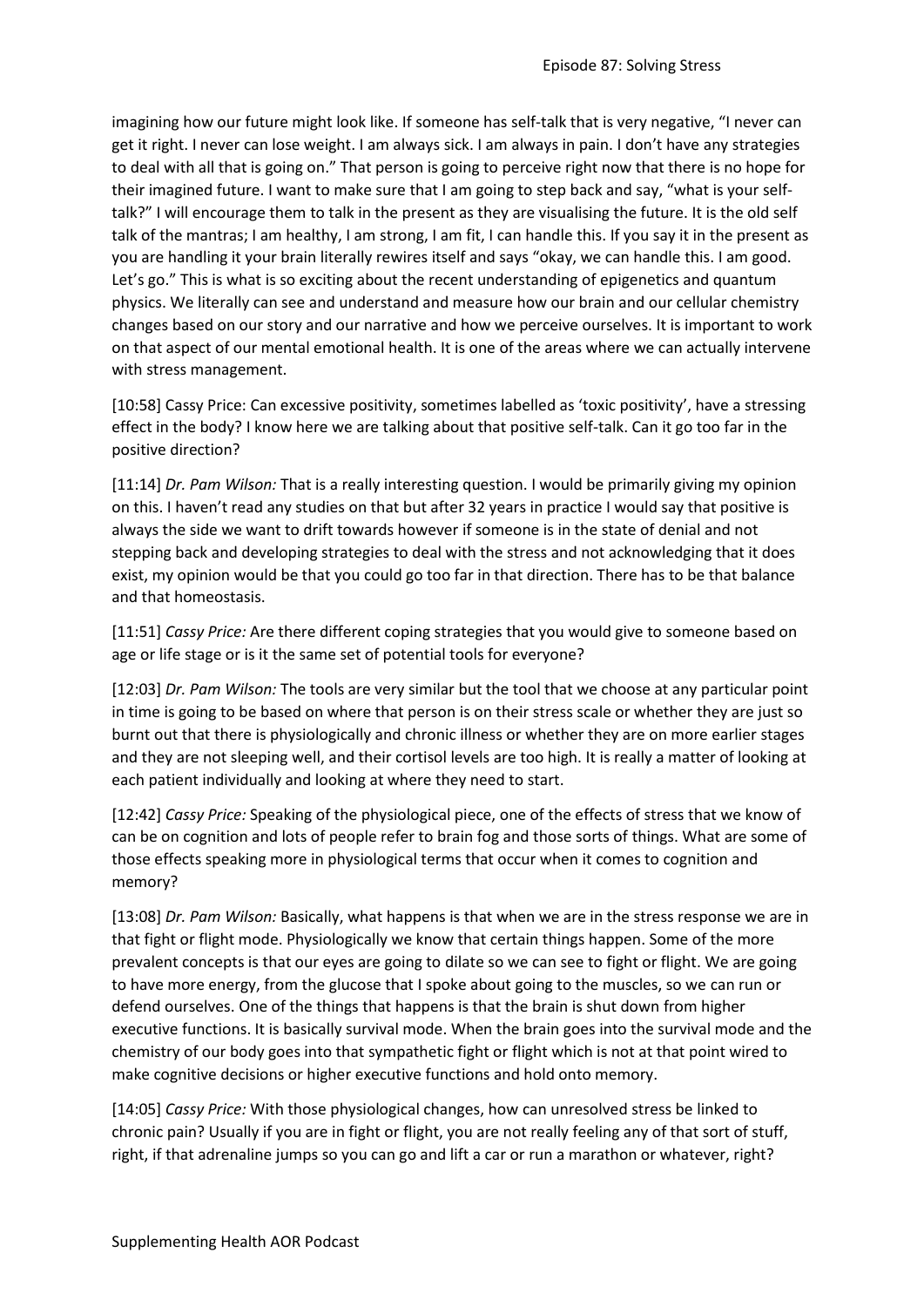[14:27] *Dr. Pam Wilson:* Just as you said, when we are in that HPA access or that stress response, sympathetic fight or flight, we typically don't feel pain quite so much. There is a difference between us burning off the adrenaline and the epinephrin by fighting or by fleeing. When we are sitting at our desk and we are just dealing with the ongoing mental emotional stresses of life, we just keep in this loop. At that point, the body does perceive that we are not really running, and we are not defending ourselves, so it is a low level disfunction and pain can breakthrough. It doesn't necessarily stop us from feeling muscle skeletal body type pain.

[15:33] *Cassy Price:* How can someone know if they suffering from that HPA dysfunction?

[15:41] *Dr. Pam Wilson:* I give a questionnaire in my office, and it will red flag how many of the things somebody may be having that are directly related to the stress reaction. I would say there are four primary areas that I am looking to evaluate. One is how are you sleeping. It is so important. If somebody is not sleeping at seven or eight hours a day or if they can't go to sleep or if they wake up during the night and they can't get back to sleep and their mind is constantly going, these cortisol levels are imbalanced. Poor sleep is one of the first things that indicates that we have an HPA dysfunction or a stress reaction that is unresolved. The other thing is that blood sugar imbalance. If somebody does have that brain fog when they can't go more than four or five hours without having some food without getting a headache or that hangry feeling that they haven't had food, that blood sugar imbalance is often the indication that there is a stress response for unresolved stress going on. It is important to say that perceived stress is actually a stressor. That mental emotional response to what one person might perceive as not a big deal but you if it is a problem and that perceived stress is definitely going to create a reaction. I will ask questions about family health and loved ones and work environment to see if there might be that hidden stressor that they have not identified that is affecting the physiologically. Chronic pain in itself can be that first indication of somebody's stress. That will often help us understand that there is an underlying inflammatory response going on. If we have unresolved inflammation because of poor diet or injury that is a sign that the stress reaction or the stress response is being overloaded.

[18:05] *Cassy Price:* If someone is suffering from a HPA dysfunction can that be corrected without clinical support or generally you need to work with your doctor to get that resolved?

[18:16] *Dr. Pam Wilson:* Again, I think it is the level of stress both the quality and the perceived level of stress and how long it has been going on and the individuals' coping strategies. I think we have to look at all of those variables. There are a lot of online resources right now and so if somebody has low level stress and they feel it and they perceive it and they are not feeling well, they can probably go online and they can google the information and they can have some strategies that they can try and that may work for an individual based on where they are. When it gets to the point that it is more severe, and it has been ongoing for long periods of time I believe that that individual needs not just information but they need a strategy and that is where the clinician steps in and really can do some blood testing or saliva testing or these more detailed questionnaires to try to figure out where is the high impact area for us to intervene and help this person resolve it. Not everyone may need clinical support, but I think it is certainly helpful and beneficial.

[19:40] Cassy Price: You were talking about how exercise is good tool when you were talking about your three pillars there but that it can also end up being a form of stress. How do you know at which point you have gone too far when it comes to that exercise piece?

[20:02] *Dr. Pam Wilson:* Once again it is individual. It depends on that person's fitness level. It depends on what kind of an exercise load they can tolerate to begin with. Once the additional stress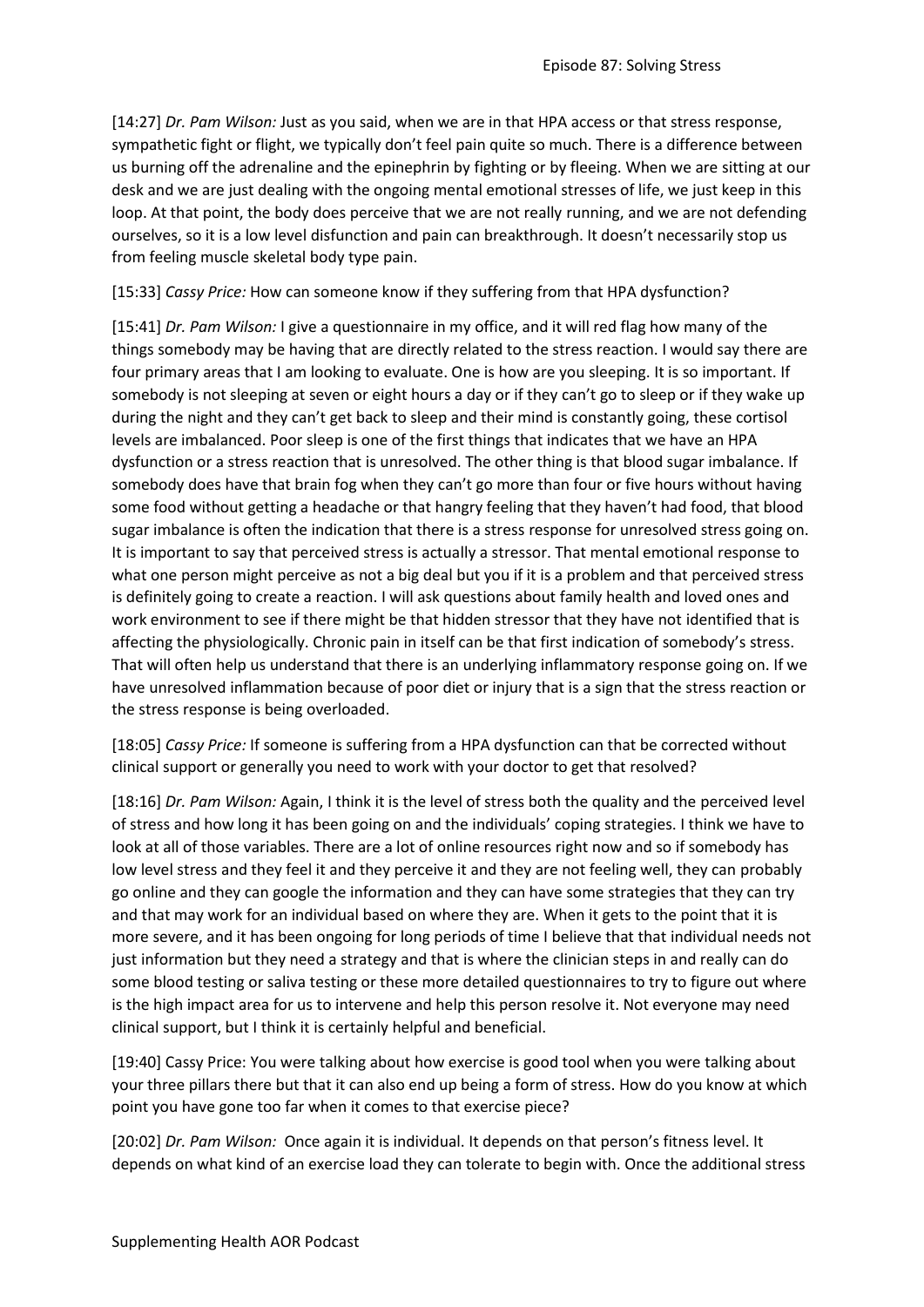reaction or response kicks in because of other stressors, because exercise is itself recognised as a physical stressor. If you are exercising it mobilises that sympathetic stress response and when the exercise is done the body flips into that recovery place of para-physiological rest and relaxation and recovery. If somebody doesn't have a lot of stress in their life, if their family environment is good, if everyone is healthy, if their job is one that they enjoy and there is not a lot of additional stress there and they have been exercising for very long periods of time at certain levels that stress is going to be positive. It is going to be beneficial. It is not going to be an overload because when it is appropriate levels it literally will reduce our stress hormones like adrenaline and cortisol because it will consume them in the muscular contraction of exercise. It releases endorphins and they are basically a natural pain killer, and they are mood elevators. If I have that individual who is working a 70–80-hour work week, a lot of responsibility both at work and at home and they are trying to 'burn of that stress' if you will by exercising seven days a week, I know that person is draining their metabolic reserves. We only have a cauldron of so much at any point in time that we can draw upon in order to manage stress. I talked about that allopathic load that is cost to the body in dealing with the stress. If somebody is just bleeding that reserve, so to say, if they put too much exercise on top of it, they have tipped the scale against themselves. It is based on the individual.

[22:23] *Cassy Price:* Sometimes people can become essentially addicted to some of these coping mechanisms like exercise or like screen time. People try and 'unwind' with their favourite series of Netflix or whatever but those aren't necessarily healthy coping mechanisms and can become addictive when done in excess. What are some of the steps that someone could take to address this if they have gotten to that point where they are either on the verge of addiction or using it as a crutch?

[22:58] *Dr. Pam Wilson:* I think that too much of a good thing or an okay thing like screen time or exercise it is a matter of becoming self-aware. I talk to my patients about my AIM principle that at any moment in time they want to assess an environment, asses a situation, set an intention and then move towards it. The AIM. I ask people to step back and to evaluate how much exercise is too much because most people can figure that out. If they find that they are not able to step back and assess the environment and make healthier decisions, then it is probably time for them to sit down with a professional or talk theory or somebody to help them manage that. Sometimes I find in my practice if I help my patients be aware of what those boundaries are and try to give them parameters of what is too much then most people can step back and go "oh, okay, that is too much screen time." "Maybe I am hurting myself by exercising too much." Now on the flip side of that coin if someone is stepping into other coping strategies like alcohol or drugs to try and numb themselves from dealing with the stress that individual in my opinion really needs to seek professional help quickly. They want to make sure that we don't end up with addictions that are going in the direction of really compromising our lives.

[24:50] *Cassy Price:* How much screen time should people be getting? When does it become too much, in your opinion?

[25:01] *Dr. Pam Wilson:* We talk about screen time as an environmental stressor. That particular stressor, the data is really just starting to come in and compile. There are different thoughts on this, but I think the general concession is that outside of your work environment about two hours a day is the maximum screen time relative to computer, tv, gaming, phone etc. We talk about probably staying at least an hour away from bedtime so all of the stimulation of the screen and activation of the eye and the retina and it raises blood sugar levels and blood pressure when in excess, we want to make sure those things are calming down before we go to bed. Again, it is very individual. I find that patients who work at computer screens all day long as some people working now with multiple